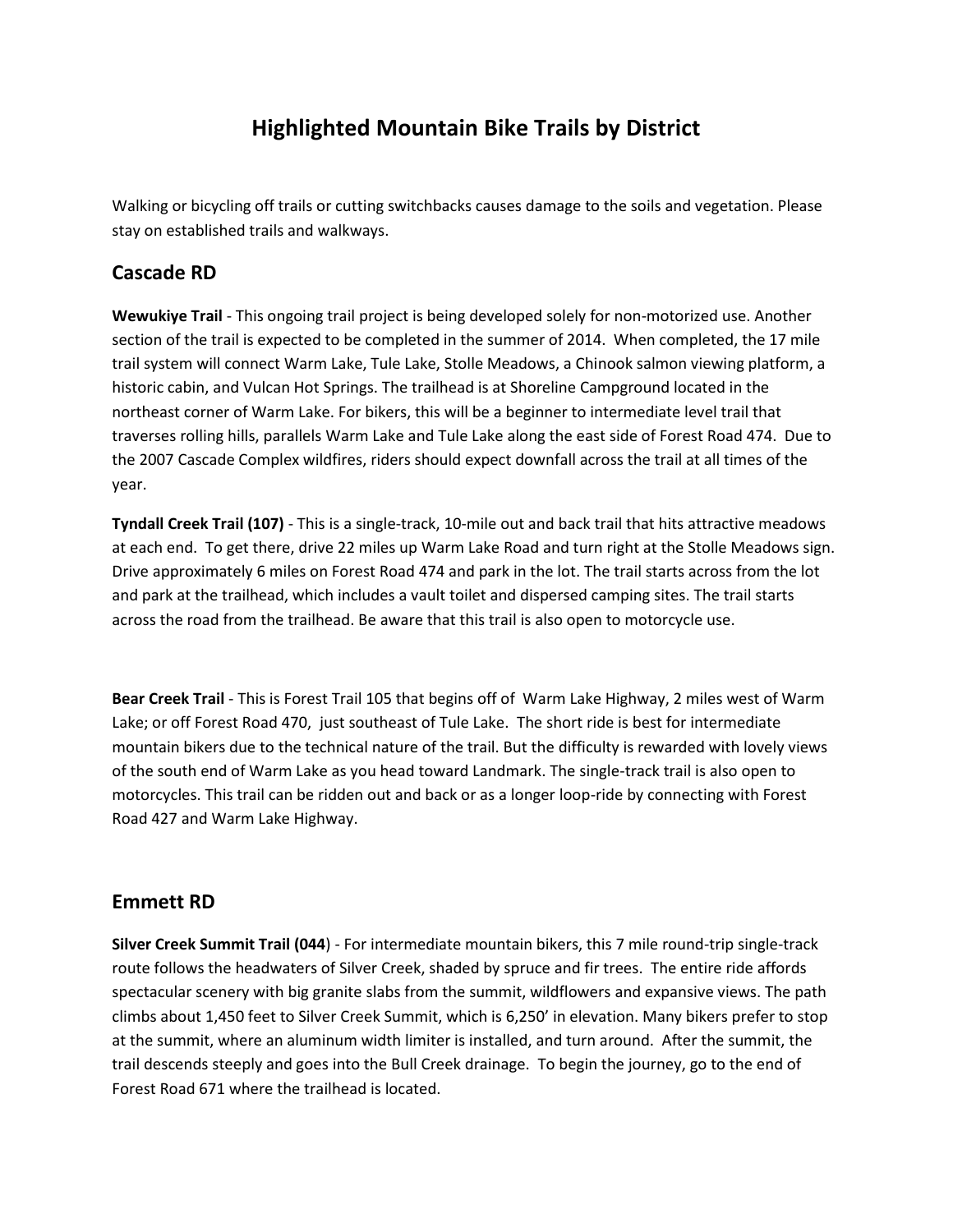**West Mtn. Trail Loop -** Advanced mountain bikers will revel in this slightly over 7 mile trail that affords great views of Sage Hen Reservoir at certain spots. The loop starts at the West Mountain Trailhead off Forest Road 626. Begin the climb up the West Mountain Trail(#131) and travel 5.3 miles to the junction of Joe's Creek Trail (#137) where the route descends down the mountain for 1.75 miles to the Joe's Creek Trailhead on the west side of the Emmett Ranger District. From Smiths Ferry on Highway 55, take 626 west to begin the ride. These are single-track motorized use trails. It is recommended to have vehicles parked at both the West Mountain and Joe's Creek Trailheads.

**Peace Creek Trail (#026)** – This single-track motorized use trail is in the Silver Creek drainage that is shared by the Emmett and Lowman districts. Intermediate mountain bikers will enjoy the nearly 9 mile long, one-way, trail that crosses several tiny creeks that feed into Peace Creek. About 2.5 miles from the trailhead, the trail steeply ascends a dry southern slope. To the north granite boulders provide scenic views in three directions. The trail levels, and then ascends steeply once again through ponderosa pine forests and sagebrush hillsides. The steeper sections of the trail offer views of Peace Rock and the surrounding mountains and valleys. To get there, take Forest Road 671 to about a mile north of Silver Creek Campground to the trailhead.

**Long Fork of Silver Creek (#028)** - This single-track motorized use trail is in Silver Creek drainage shared by the Emmett and Lowman districts. The approximately 11 mile trail is used by intermediate to advanced mountain bikers. The trail begins in a narrow canyon, passes through meadows, and from the top of the Silver and Bitter Creek drainages offers views of the mountains and valleys to the west and east. Huge granite outcrops border the north and south sides of the trail. The trail levels, and then descends to meet the creek again near a large blade-shaped granite wall. The trail climbs steeply away from the Long Fork of Silver Creek. The trail passes through a large meadow, then several small ones. The trail crosses the Long Fork of Silver Creek for the last time about a quarter mile from its highest point--the top of the Silver Creek drainage. Grassy slopes are replaced by boulder fields as the trail climbs steeply to a saddle dividing the Silver Creek and Bitter Creek drainages. The trail crosses the saddle and descends steeply into the Bitter Creek drainage where it soon levels. Within three miles, the trail traverses a lodgepole flat, then fords Deadwood River. The trail overlaps a short, narrow road and ends at its intersection with the Landmark-Stanley Road (Forest Road 555). To get there, take Forest Road 671 all the way to the end of the road and go right, crossing over a bridge to the trailhead parking. The trailhead kiosk is located right next to where the trail begins.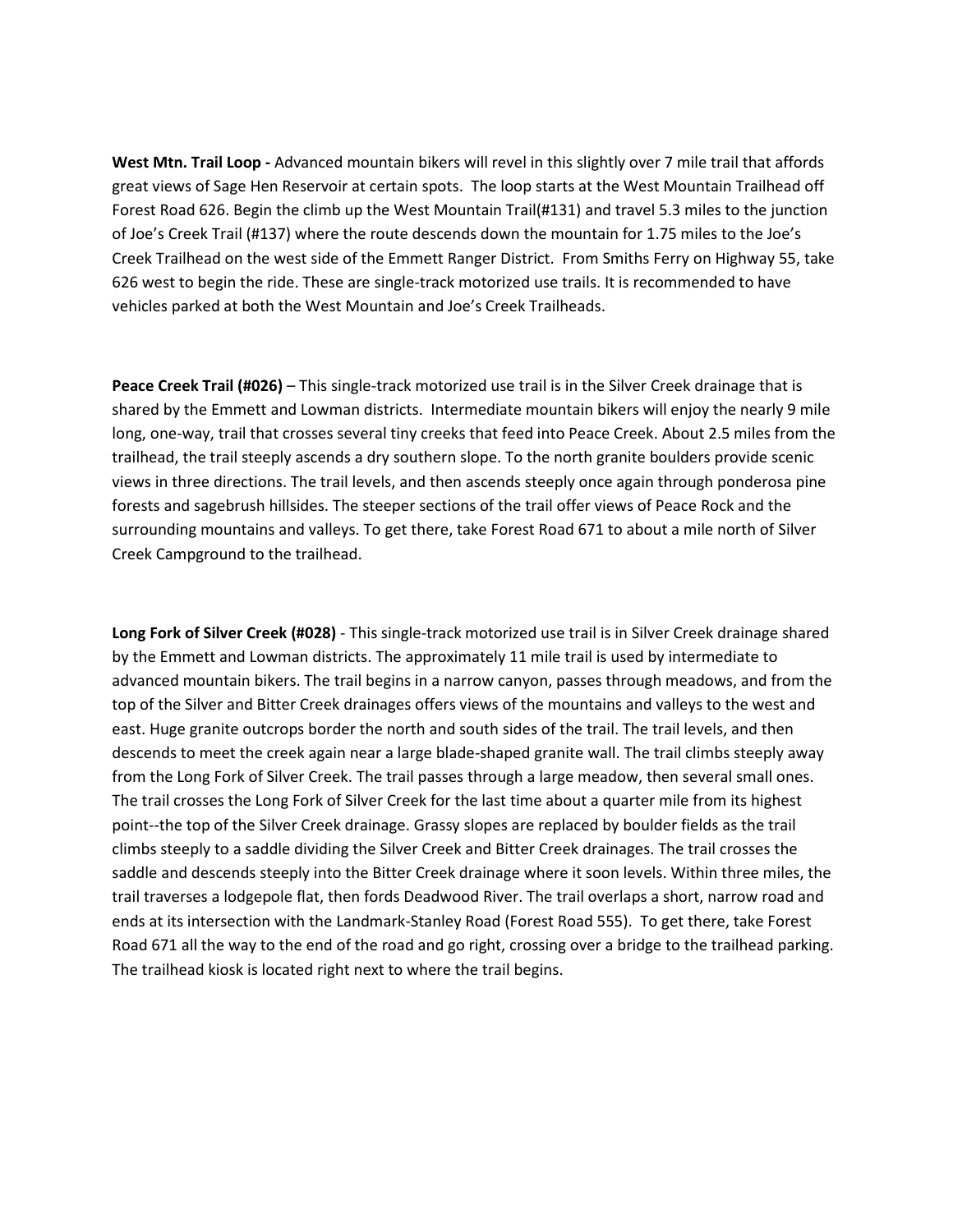### **Idaho City RD**

**Jennie Lake Trail -** This trail is open to non-motorized travel only. The 4.5 mile trail has a 1,950 foot elevation gain as it passes through Douglas fir stands before giving way to lodgepole pine and subalpine fir in the higher elevations. The trail ends at a lovely 4-acre cirque basin lake where the trout are plentiful. The lake sits at 7,850 feet. From Idaho City, take Highway 21 for 18 miles to Crooked River-Little Owl Road 384. Follow for 6 miles to Forest Road 348. Continue until reaching Forest Road 372 and turn left. Go about 200 yards to the main trailhead and registration box.

**Bear River Trail -** This is Forest Service Trail #171 and is a single-track trail for non-motorized use only. The scenic 10-mile long route starts flat but ascends steeply in the middle and at the end. The scenery becomes increasingly more interesting as one goes up the trail. Bear River runs between 8,800 foot ridgelines with 8,870 foot Wolf Mountain on north side and 8,900 foot Shephard Peak at its headwaters. Intermediate level mountain bikers will find the first 3 miles to be the most rideable. To get there, follow Highway 21 northeast from Boise through Idaho City. Turn off Highway 21 onto Forest Road 384 at Edna Creek (18 miles past Idaho City). Follow Forest Road 384 for 13.5 miles to North Fork Boise River and Forest Road 327. Turn upriver on 327 to Deer Park (6 miles) and turn left onto Forest Road 348. Follow 348 to Bear River (6 miles). Cross bridge and travel 200 yards beyond bridge and turn right onto side road. Approximately 100 feet up this road, turn right again onto jeep road (OK for 2-wheel drive pickups) and follow jeep road about 0.25 miles back to trailhead.

**Bear Run** - Mostly flat with views of open meadows and ponderosa pines. Variety of roads and trails, some for single-track motorcycle use.

#### **Bogus Basin**

Numerous **Idaho State Parks** offer single-track mountain biking. The Idaho City Ranger District also has several single-track trails for motorized, off-highway vehicle (OHV) use.

#### **Lowman RD**

**Deadwood-Julie Creek Loop -** For the extremely fit, experienced mountain biker; the first 12 miles of this loop involve a steep, arduous 3,200-vertical-foot climb up Deadwood Ridge. But the effort is rewarded with an exhilarating descent down Julie Creek and a scenic ride along the Deadwood River back to the start. The trailhead is located at Deadwood Campground and rises straight up a steep ridge and winds through a shaded ponderosa pine and Douglas fir forest.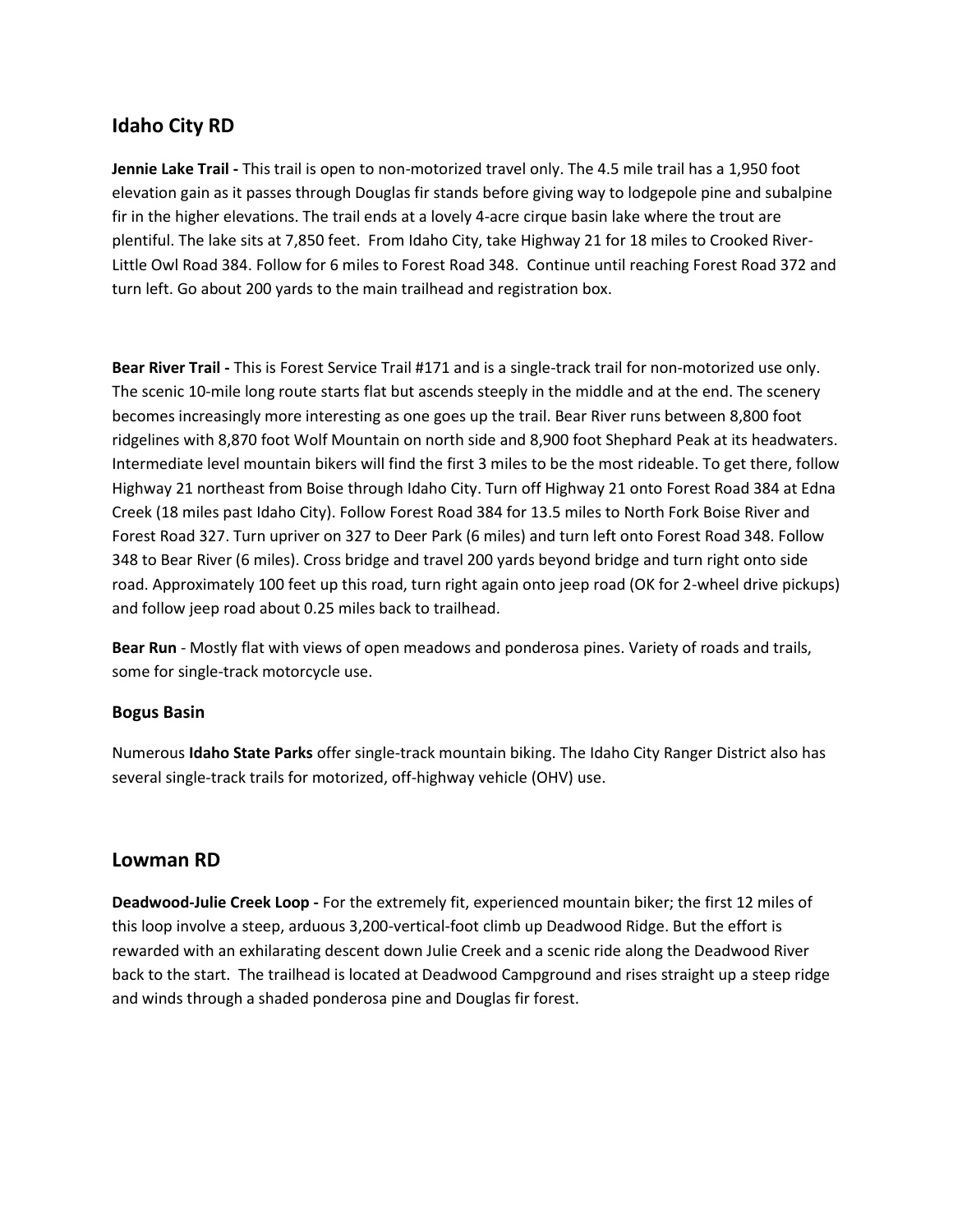#### **Deadwood-Julie Creek Loop (conti)**

After reaching Julie Creek junction (a great place to stop, rest and enjoy the view), the trail heads downhill for the last 12 miles or so back to the campground. The ride can also be enjoyed in reverse (going up Julie Creek and down Deadwood). The trail is single-track except for a 2WD road for about 7 miles along Deadwood River.

To get there from Banks, cross the bridge over the South Fork Payette River and go right. Continue on the Banks-Lowman Road for about 30 miles to the Deadwood Campground on the left, about 7 miles west of Lowman.

**Warm Springs Trail -** This is considered by many to be one of the premier trails on the Lowman district. The trail is a notable one-way route from Bull Trout Lake south to Warm Spring airstrip for mountain biking enthusiasts. The 13-mile, single-track path is shared with motorized users and best for advanced mountain bikers, who should be prepared for a strenuous ride when attempting this trail. Although it appears to be mostly downhill, there are plenty of uphill sections that require significant effort. Additionally, most of the riding is on single-track which requires advanced bike handling skills. From the trailhead near Bull Trout Lake Campground, the trail follows undulating terrain through lodgepole pine forests for over 2 miles. It then descends steeply into Deadman Canyon and crosses Deadman Creek multiple times in the next several miles; this section of the trail is the most difficult to negotiate. At the bottom of Deadman Canyon, the trail follows Warm Springs Creek through a fairly wide drainage and crosses the creek on a large bridge about halfway down the canyon. This section of trail has both short climbs and descents. There is a significant climb of just over 2 miles as you leave the canyon bottom which turns into a narrow rocky gorge. As the trail climbs, it provides nice views of the creek in the gorge below. Turn left for the final downhill stretch to the trailhead at the Warm Springs airstrip. To ride from the north trailhead to the south, take Highway 21 to Bench Creek Picnic Area and turn left onto Forest Road 520 to Bull Trout Lake.

### **Mountain Home RD**

**Mores Mountain Loop** - This 4.3 mile trail works well for advanced beginners. Mores Mountain, located 20 miles north of Boise, is 6,600 feet in elevation. To get there from Boise, drive up Bogus Basin Road for 16 miles to the Bogus Basin Ski Resort. Go past the resort and follow Boise Ridge Road for 3.3 miles to a junction for Shafer Butte Picnic Area/Campground. The Mores Mountain trailhead is near the entrance to the campground. The single-track trail follows the east slope of Mores Mountain for 1.5 miles and provides remarkable views of the Forest and Sawtooth Mountains in the distance. When the trail ends at the Boise Ridge Road, go left and ride uphill 1.6 miles to the picnic area access road, then go another 1.2 miles back to the picnic area. Vehicle access to the Mores Mountain trailhead is generally permitted from June to October, depending on weather and snow conditions.